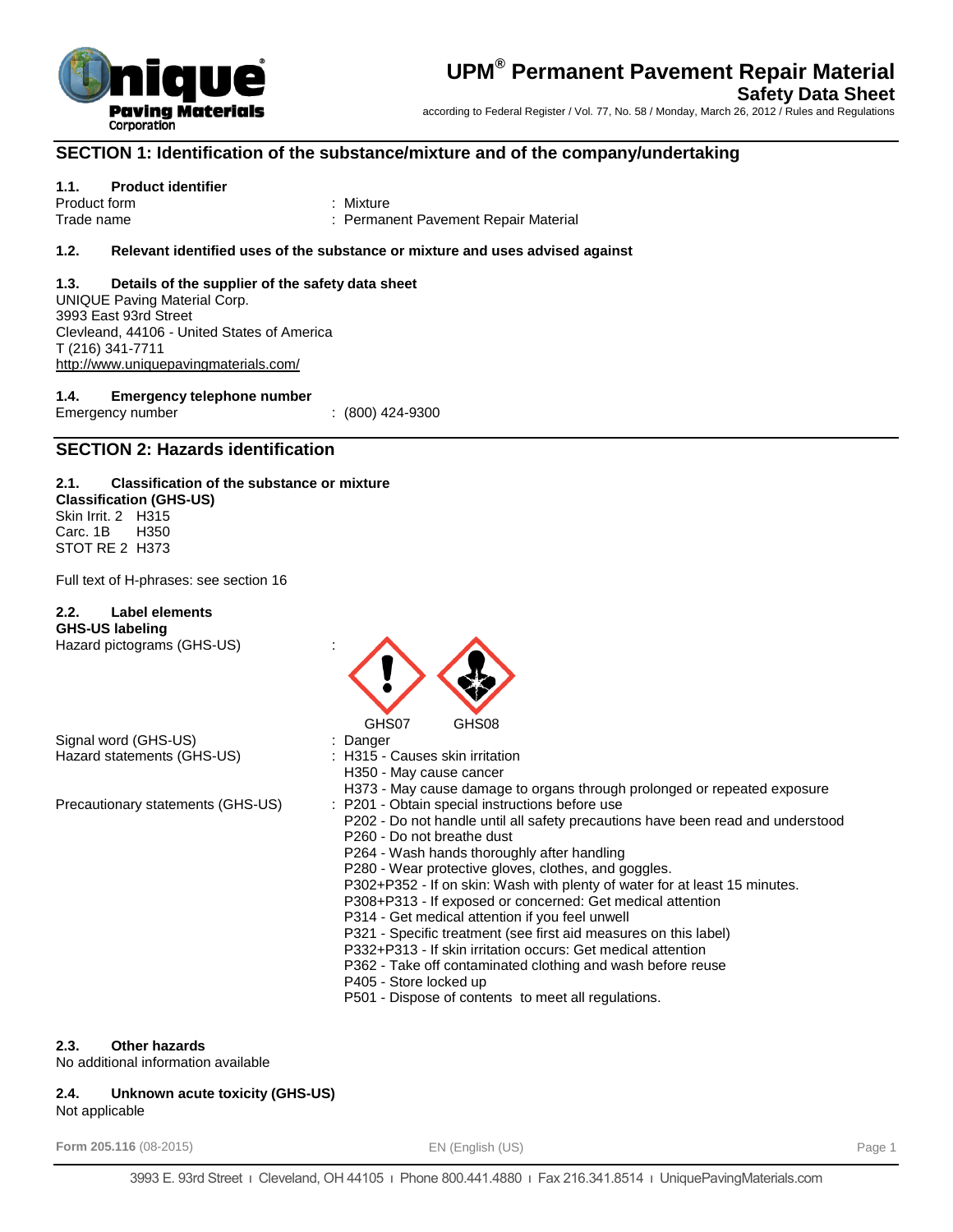

## **SECTION 3: Composition/information on ingredients**

### **3.1. Substance**

Not applicable

#### **3.2. Mixture**

| <b>Name</b>            | <b>Product identifier</b> | %              | <b>Classification (GHS-US)</b>                                                                                                                                                                  |
|------------------------|---------------------------|----------------|-------------------------------------------------------------------------------------------------------------------------------------------------------------------------------------------------|
| Petroleum Asphalt Base | (CAS No) 8052-42-4        | $2 - 8$        | Carc. 1B, H350                                                                                                                                                                                  |
| Petroleum Solvent      | (CAS No) 68476-34-6       | $1 - 3$        | Flam. Lig. 3, H226<br>Acute Tox. 4 (Dermal), H312<br>Acute Tox. 4 (Inhalation), H332<br>Skin Irrit. 2, H315<br>Carc. 2, H351<br>STOT RE 2, H373<br>Asp. Tox. 1, H304<br>Aquatic Chronic 2, H411 |
| Quartz                 | (CAS No) 14808-60-7       | $0.091 - 0.97$ | Carc. 1A, H350                                                                                                                                                                                  |

Full text of H-phrases: see section 16

## **SECTION 4: First aid measures**

| Description of first aid measures<br>4.1.                           |                                                                                                                                                                                                                                                                   |
|---------------------------------------------------------------------|-------------------------------------------------------------------------------------------------------------------------------------------------------------------------------------------------------------------------------------------------------------------|
| First-aid measures general                                          | : Never give anything by mouth to an unconscious person. If you feel unwell, seek<br>medical advice (show the label where possible).                                                                                                                              |
| First-aid measures after inhalation                                 | : Give oxygen or artificial respiration if necessary. Get medical advice/attention if you<br>feel unwell. Allow victim to breathe fresh air. Allow the victim to rest.                                                                                            |
| First-aid measures after skin contact                               | : Take off contaminated clothing and wash it before reuse. Wash with plenty of soap<br>and water. Wash contaminated clothing before reuse. If skin irritation occurs: Get<br>medical advice/attention. Specific treatment (see first aid measures on this label). |
| First-aid measures after eye contact                                | : Rinse immediately with plenty of water. Obtain medical attention if pain, blinking or<br>redness persists.                                                                                                                                                      |
| First-aid measures after ingestion                                  | : Rinse mouth. Do NOT induce vomiting. Obtain emergency medical attention.                                                                                                                                                                                        |
| Most important symptoms and effects, both acute and delayed<br>4.2. |                                                                                                                                                                                                                                                                   |
| Symptoms/injuries after inhalation                                  | : Dizziness, headaches, nausea. May cause respiratory irritation.                                                                                                                                                                                                 |
| Symptoms/injuries after skin contact                                | : Irritation. Causes skin irritation.                                                                                                                                                                                                                             |

| tion   | Dizziness, headaches, nausea. May cause respiratory irritati |
|--------|--------------------------------------------------------------|
| ontact | Irritation. Causes skin irritation.                          |

Symptoms/injuries after eye contact : Severe irritation including redness, teraing and blurred vision.

#### **4.3. Indication of any immediate medical attention and special treatment needed** No additional information available

## **SECTION 5: Firefighting measures**

| <b>Extinguishing media</b><br>5.1.<br>Suitable extinguishing media<br>Unsuitable extinguishing media | : Foam. Dry powder. Carbon dioxide. Water spray. Sand.<br>: Do not use a heavy water stream.                                                                         |
|------------------------------------------------------------------------------------------------------|----------------------------------------------------------------------------------------------------------------------------------------------------------------------|
|                                                                                                      |                                                                                                                                                                      |
| 5.2.<br>Special hazards arising from the substance or mixture                                        |                                                                                                                                                                      |
| <b>Explosion hazard</b>                                                                              | : Never use a welding or cutting torch on or near drums of this material (even empty<br>drums) because the material can ignite explosively.                          |
| Reactivity                                                                                           | : Stable under normal conditions.                                                                                                                                    |
| 5.3.<br><b>Advice for firefighters</b>                                                               |                                                                                                                                                                      |
| Firefighting instructions                                                                            | : Use water spray or fog for cooling exposed containers. Exercise caution when<br>fighting any chemical fire. Prevent fire-fighting water from entering environment. |
| Protection during firefighting                                                                       | : Do not enter fire area without proper protective equipment, including respiratory<br>protection.                                                                   |

**Form 205.116** (08-2015) EN (English (US) Page 2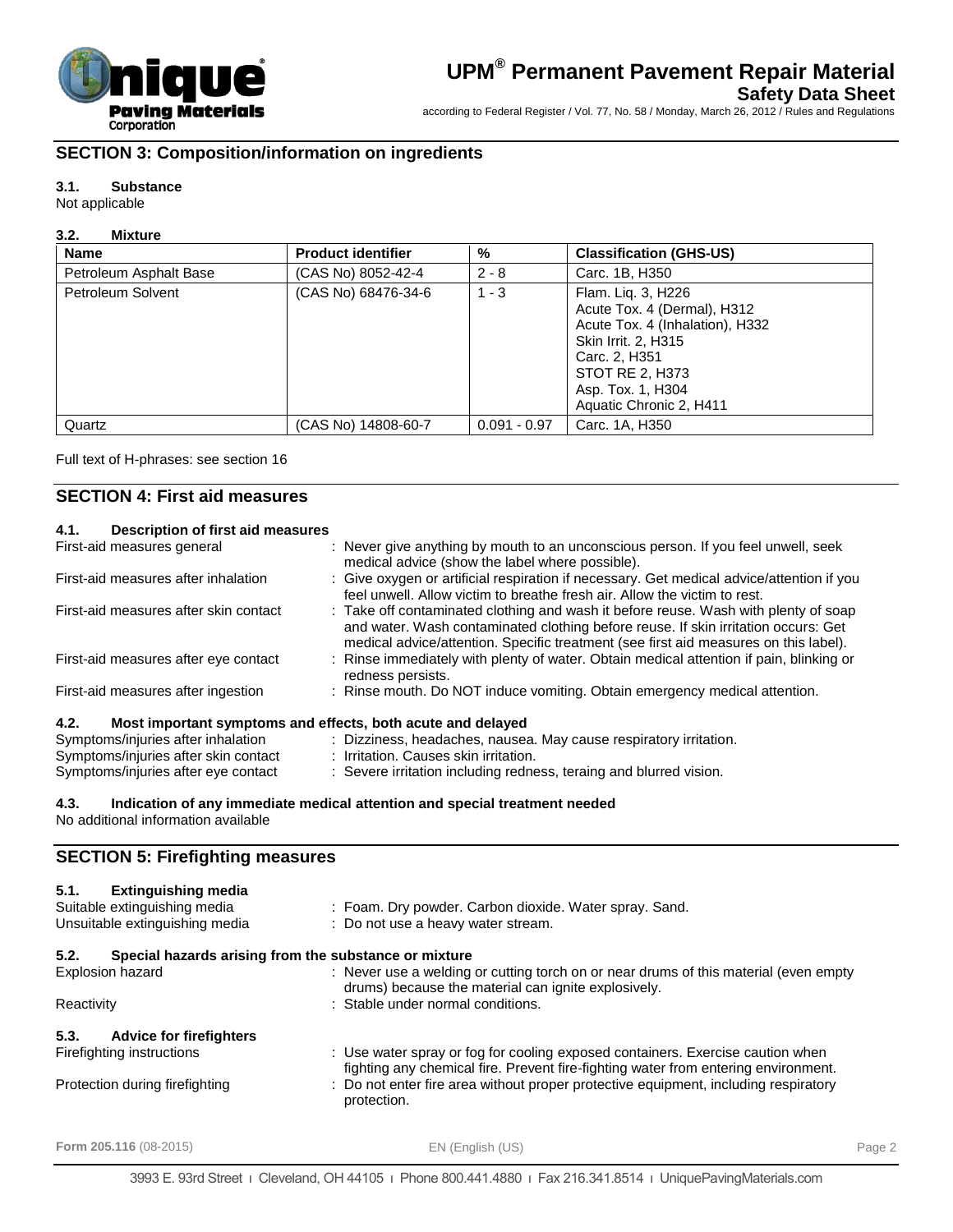

## **Safety Data Sheet**

according to Federal Register / Vol. 77, No. 58 / Monday, March 26, 2012 / Rules and Regulations

Special protective equipment for fire fighters

- : Full face piece respirator.
- Other information : Water or foam may cause frothing which can be violent and may present a lifethreatening situation. Frothing is most likely to occur when streams of water or foam are sprayed into hot or burning containers.

## **SECTION 6: Accidental release measures**

#### **6.1. Personal precautions, protective equipment and emergency procedures**

General measures **interpretatal can be reused; use old material as a base under fresh product.** 

| 6.1.1. For non-emergency personnel<br>Emergency procedures | : Evacuate unnecessary personnel.            |
|------------------------------------------------------------|----------------------------------------------|
| 6.1.2. For emergency responders                            |                                              |
| Protective equipment                                       | : Equip cleanup crew with proper protection. |
| Emergency procedures                                       | : Ventilate area.                            |

#### **6.2. Environmental precautions**

Prevent entry to sewers and public waters. Notify authorities if liquid enters sewers or public waters.

#### **6.3. Methods and material for containment and cleaning up**

Methods for cleaning up : On land, sweep or shovel into suitable containers. Minimize generation of dust. Store away from other materials.

#### **6.4. Reference to other sections**

See Heading 8. Exposure controls and personal protection.

## **SECTION 7: Handling and storage**

| <b>Precautions for safe handling</b><br>7.1. |                                                                                                                                                                                                                                                                                                                                                   |
|----------------------------------------------|---------------------------------------------------------------------------------------------------------------------------------------------------------------------------------------------------------------------------------------------------------------------------------------------------------------------------------------------------|
| Precautions for safe handling                | : Wash hands and other exposed areas with mild soap and water before eating,<br>drinking or smoking and when leaving work. Provide good ventilation in process area<br>to prevent formation of vapour. Obtain special instructions before use. Do not handle<br>until all safety precautions have been read and understood. Avoid breathing dust. |
| Hygiene measures                             | : Wash contaminated clothing before reuse. Wash hands thoroughly after handling.                                                                                                                                                                                                                                                                  |
| 7.2.                                         | Conditions for safe storage, including any incompatibilities                                                                                                                                                                                                                                                                                      |
| Storage conditions                           | : Keep only in the original container in a cool, well ventilated place away from: Keep<br>container closed when not in use.                                                                                                                                                                                                                       |
| Incompatible products                        | : Strong bases. Strong acids.                                                                                                                                                                                                                                                                                                                     |
| Incompatible materials                       | : Sources of ignition. Direct sunlight.                                                                                                                                                                                                                                                                                                           |

#### **7.3. Specific end use(s)**

No additional information available

## **SECTION 8: Exposure controls/personal protection**

| 8.1.<br><b>Control parameters</b>         |                                |                       |
|-------------------------------------------|--------------------------------|-----------------------|
| <b>Permanent Pavement Repair Material</b> |                                |                       |
| <b>ACGIH</b>                              | Not applicable                 |                       |
| <b>OSHA</b>                               | Not applicable                 |                       |
|                                           |                                |                       |
| Petroleum Solvent (68476-34-6)            |                                |                       |
| <b>ACGIH</b>                              | ACGIH TWA (mg/m <sup>3</sup> ) | 100 mg/m <sup>3</sup> |
| <b>OSHA</b>                               | Not applicable                 |                       |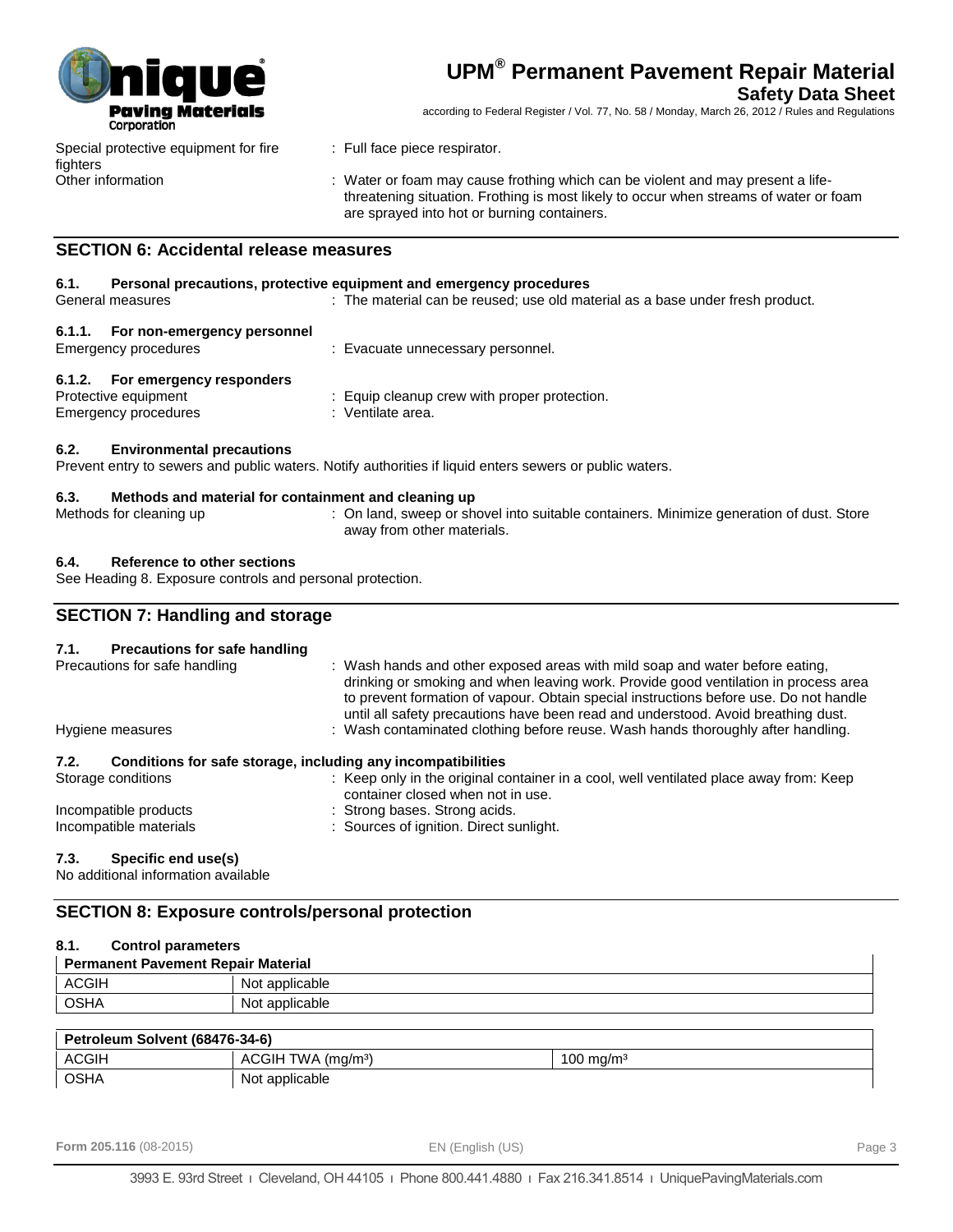

## **Safety Data Sheet**

according to Federal Register / Vol. 77, No. 58 / Monday, March 26, 2012 / Rules and Regulations

| Petroleum Asphalt Base (8052-42-4) |                |
|------------------------------------|----------------|
| <b>ACGIH</b>                       | Not applicable |
| I OSHA                             | Not applicable |
|                                    |                |

## **Quartz (14808-60-7)** ACGIH ACGIH TWA (mg/m<sup>3</sup>) and a control of the set of the distribution of the distribution of the distribution of the distribution of the distribution of the distribution of the distribution of the distribution of the dist OSHA CSHA PEL (TWA) (mg/m<sup>3</sup>) 0.1 mg/m<sup>3</sup> respirable dust OSHA Remark (OSHA) (3) See Table Z-3.

#### **8.2. Exposure controls**

| Personal protective equipment | : Avoid all unnecessary exposure.                                           |
|-------------------------------|-----------------------------------------------------------------------------|
| Hand protection               | : Wear protective gloves.                                                   |
| Eye protection                | : Chemical goggles or safety glasses.                                       |
| Skin and body protection      | : Impervious clothing. Impervious shoes. Wear suitable protective clothing. |
| Respiratory protection        | : Wear appropriate mask.                                                    |
| Other information             | : Do not eat, drink or smoke during use.                                    |

## **SECTION 9: Physical and chemical properties**

Relative density **in the case of the Relative density**  $\cdot$  Heavier than air.

Solubility : Negligible.

# **9.1. Information on basic physical and chemical properties** Physical state : Solid Appearance : Black coated stone. Color : Black Odor : Tar, Petroleum Odor threshold : No data available : pH : No data available Relative evaporation rate (butyl acetate=1) : Slower than ether. Melting point **in the case of the case of the case of the case of the case of the case of the case of the case of the case of the case of the case of the case of the case of the case of the case of the case of the case of** Freezing point : No data available Boiling point : No data available Flash point **Flash point** : > 200 °F Cleveland Tag Open Cup Method Auto-ignition temperature : No data available Decomposition temperature : No data available Flammability (solid, gas) : No data available Vapor pressure : No data available Relative vapor density at 20 °C : No data available

 $• : 0.001 %$ 

Water: Solubility in water of component(s) of the mixture :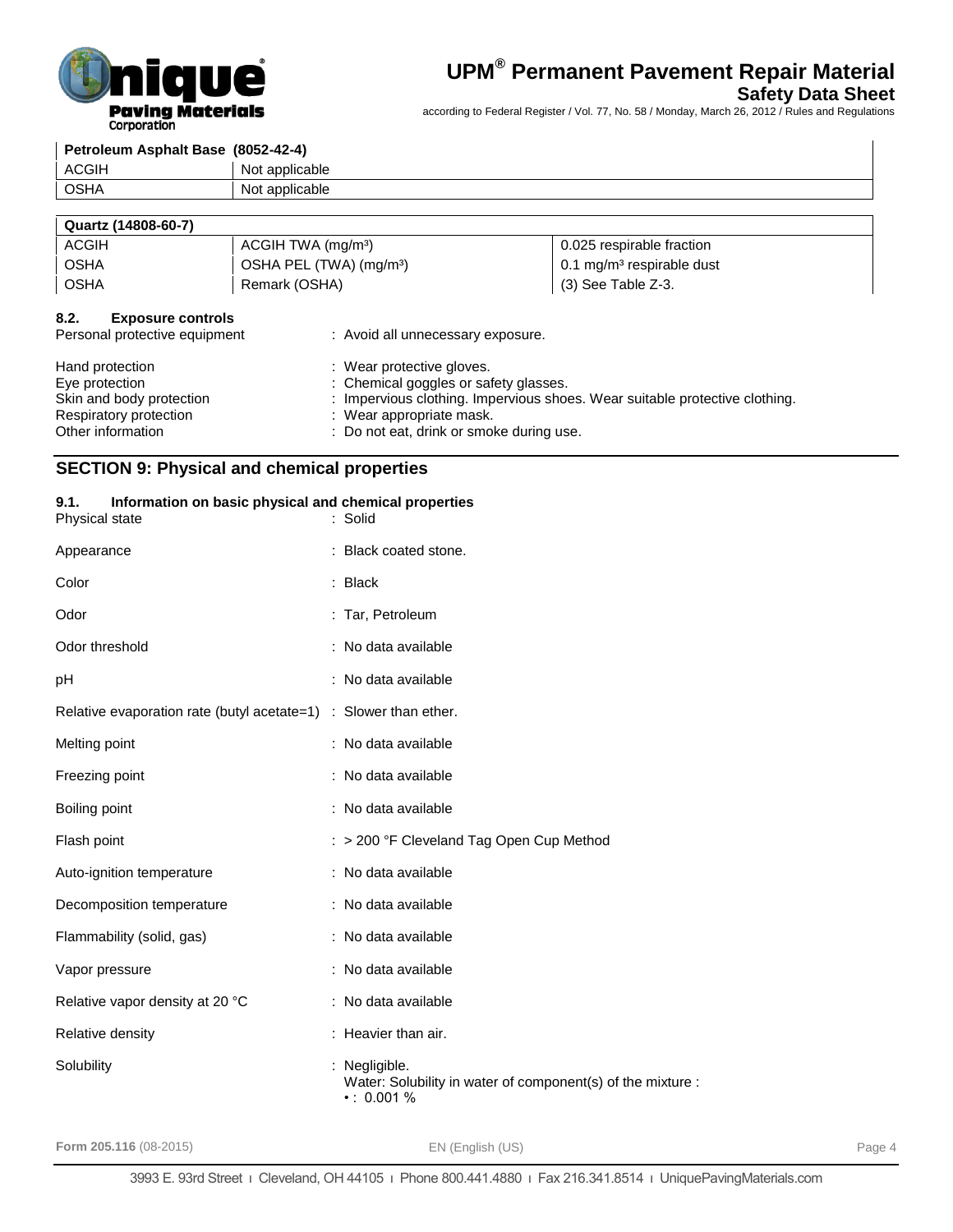

| <b>UPM<sup>®</sup> Permanent Pavement Repair Materia!</b> |
|-----------------------------------------------------------|
|-----------------------------------------------------------|

## **Safety Data Sheet**

according to Federal Register / Vol. 77, No. 58 / Monday, March 26, 2012 / Rules and Regulations

| Log Pow              | : No data available |
|----------------------|---------------------|
| Log Kow              | : No data available |
| Viscosity, kinematic | : No data available |
| Viscosity, dynamic   | : No data available |
| Explosive properties | : No data available |
| Oxidizing properties | : No data available |
| Explosive limits     | : No data available |

#### **9.2. Other information**

No additional information available

## **SECTION 10: Stability and reactivity**

#### **10.1. Reactivity**

Stable under normal conditions.

#### **10.2. Chemical stability**

Stable under normal conditions.

## **10.3. Possibility of hazardous reactions**

None known.

#### **10.4. Conditions to avoid**

Direct sunlight. Extremely high or low temperatures.

#### **10.5. Incompatible materials**

Strong acids. Strong bases.

#### **10.6. Hazardous decomposition products**

fume. Carbon monoxide. Carbon dioxide.

## **SECTION 11: Toxicological information**

LC50 inhalation rat  $(mg/l)$   $> 94.4$  ml/m<sup>3</sup>

#### **11.1. Information on toxicological effects**

Acute toxicity **in the case of the CALC CONTEX** : Not classified

| Petroleum Solvent (68476-34-6)     |                            |  |
|------------------------------------|----------------------------|--|
| LD50 oral rat                      | 5000 mg/kg                 |  |
| LD50 dermal rabbit                 | 2000 mg/kg                 |  |
| ATE US (oral)                      | 5000.000 mg/kg body weight |  |
| ATE US (dermal)                    | 2000.000 mg/kg body weight |  |
| ATE US (gases)                     | 4500.000 ppmV/4h           |  |
| ATE US (vapors)                    | 11.000 mg/l/4h             |  |
| ATE US (dust, mist)                | 1.500 mg/l/4h              |  |
|                                    |                            |  |
| Petroleum Asphalt Base (8052-42-4) |                            |  |
| LD50 oral rat                      | > 5000 mg/kg               |  |
| LD50 dermal rabbit                 | > 2000 mg/kg               |  |

**Form 205.116** (08-2015) **Page 5 EN (English (US) EN** (English (US)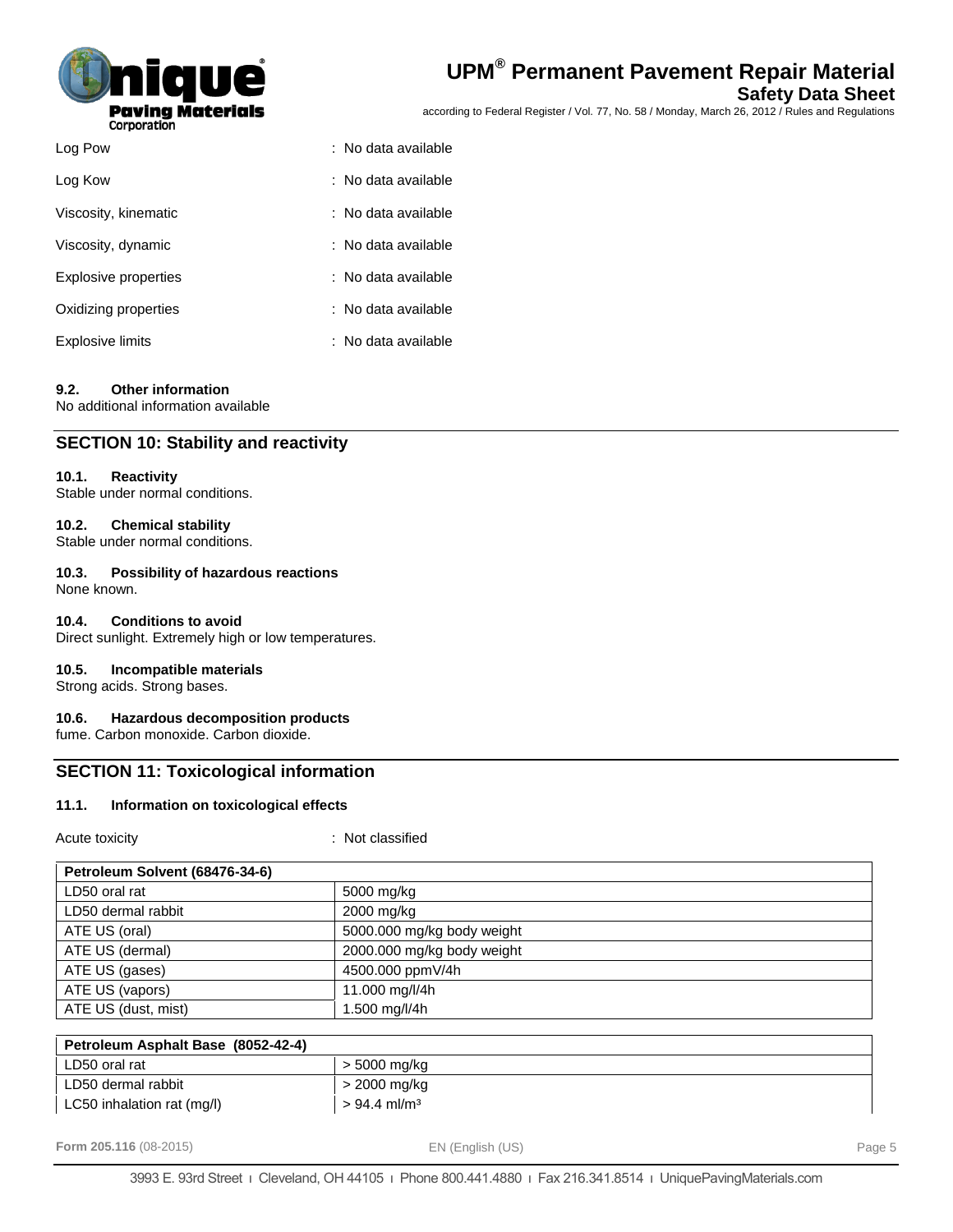

**Safety Data Sheet**

according to Federal Register / Vol. 77, No. 58 / Monday, March 26, 2012 / Rules and Regulations

| Skin corrosion/irritation         | : Causes skin irritation. |
|-----------------------------------|---------------------------|
| Serious eye damage/irritation     | : Not classified          |
| Respiratory or skin sensitization | : Not classified          |
| Germ cell mutagenicity            | : Not classified          |
| Carcinogenicity                   | : May cause cancer.       |

| Petroleum Asphalt Base (8052-42-4)                                                                                |                                                                                                                                                                                  |
|-------------------------------------------------------------------------------------------------------------------|----------------------------------------------------------------------------------------------------------------------------------------------------------------------------------|
| IARC group                                                                                                        | 2A - Probably carcinogenic to humans, 2B - Possibly carcinogenic to humans                                                                                                       |
| Quartz (14808-60-7)                                                                                               |                                                                                                                                                                                  |
| <b>IARC</b> group                                                                                                 | - Carcinogenic to humans                                                                                                                                                         |
| Reproductive toxicity<br>Specific target organ toxicity (single<br>exposure)                                      | : Not classified<br>: Not classified                                                                                                                                             |
| Specific target organ toxicity (repeated<br>exposure)                                                             | : May cause damage to organs through prolonged or repeated exposure.                                                                                                             |
| Aspiration hazard<br>Potential Adverse human health effects<br>and symptoms                                       | : Not classified<br>: Based on available data, the classification criteria are not met.                                                                                          |
| Symptoms/injuries after inhalation<br>Symptoms/injuries after skin contact<br>Symptoms/injuries after eye contact | : Dizziness, headaches, nausea. May cause respiratory irritation.<br>: Irritation. Causes skin irritation.<br>: Severe irritation including redness, teraing and blurred vision. |

# **SECTION 12: Ecological information**

### **12.1. Toxicity**

No additional information available

| Persistence and degradability<br>12.2.    |                                                         |  |  |
|-------------------------------------------|---------------------------------------------------------|--|--|
| <b>Permanent Pavement Repair Material</b> |                                                         |  |  |
| Persistence and degradability             | Not established.                                        |  |  |
|                                           |                                                         |  |  |
| Petroleum Solvent (68476-34-6)            |                                                         |  |  |
| Persistence and degradability             | May cause long-term adverse effects in the environment. |  |  |
|                                           |                                                         |  |  |
| Petroleum Asphalt Base (8052-42-4)        |                                                         |  |  |
| Persistence and degradability             | Not established.                                        |  |  |
|                                           |                                                         |  |  |
| Quartz (14808-60-7)                       |                                                         |  |  |
| Persistence and degradability             | Not established.                                        |  |  |
| 122<br>Diagonumulativa natantial          |                                                         |  |  |

| ـ د.ع.<br><b>DIOACCUMULATIVE DOTENTIAL</b>                                      |                                                                                                                                                                                                                                                                                                                                           |
|---------------------------------------------------------------------------------|-------------------------------------------------------------------------------------------------------------------------------------------------------------------------------------------------------------------------------------------------------------------------------------------------------------------------------------------|
| <b>Permanent Pavement Repair Material</b>                                       |                                                                                                                                                                                                                                                                                                                                           |
| Bioaccumulative potential                                                       | Althought there is no evidence that the components of UPM asphalt cold mix<br>bioaccumulate in the food chains, the heavier molecular eight components of<br>asphalt and Petroleum solvent may be persistent under some environmental<br>conditions. Release of these products into surface waters should be avoided. Not<br>established. |
|                                                                                 |                                                                                                                                                                                                                                                                                                                                           |
| $R_{\text{eff}}$ and $R_{\text{eff}}$ and $R_{\text{eff}}$ and $R_{\text{eff}}$ |                                                                                                                                                                                                                                                                                                                                           |

| Petroleum Solvent (68476-34-6) |                  |
|--------------------------------|------------------|
| Bioaccumulative potential      | Not established. |

**Form 205.116** (08-2015) **EN (English (US) EN** (English (US)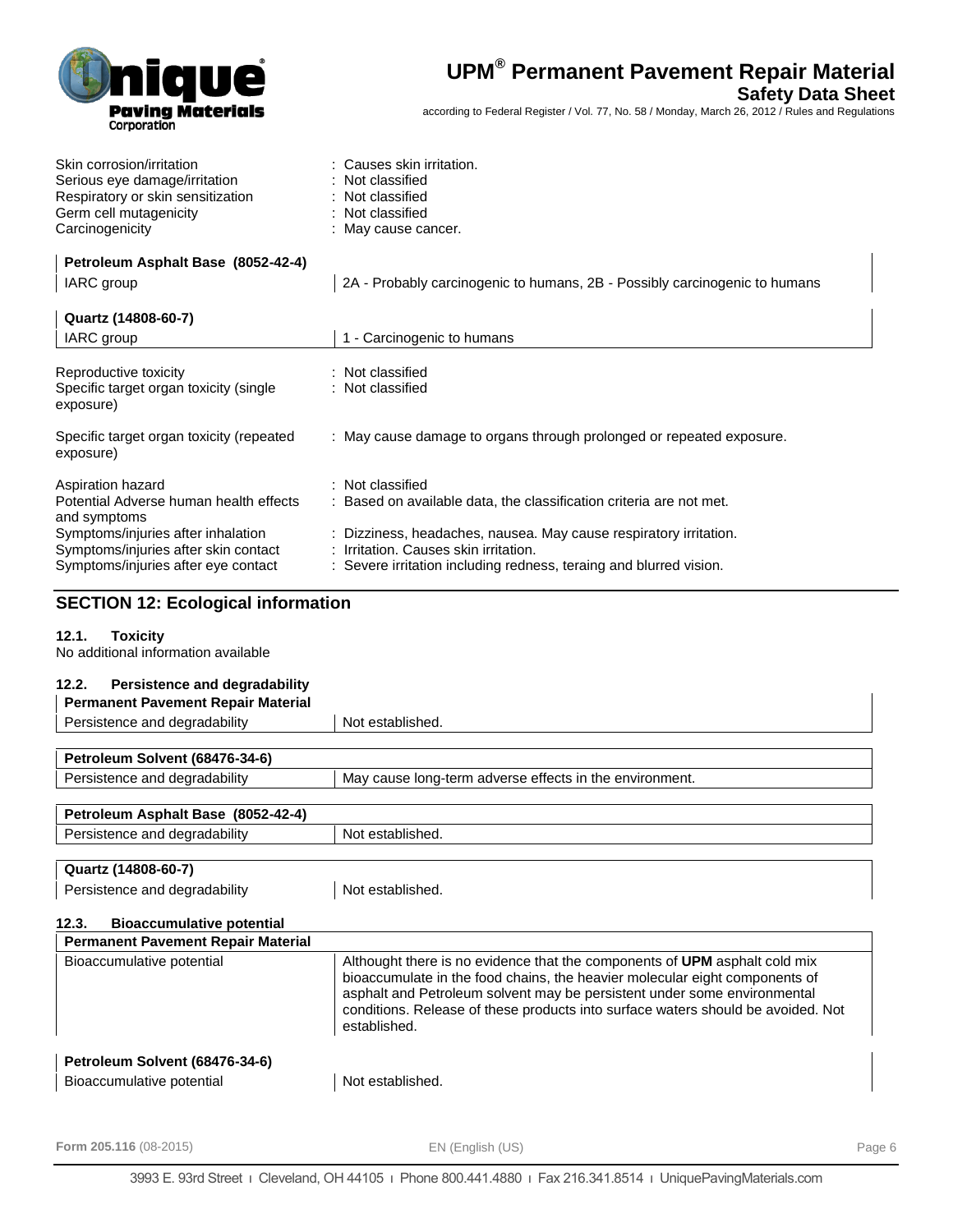

## **Safety Data Sheet**

according to Federal Register / Vol. 77, No. 58 / Monday, March 26, 2012 / Rules and Regulations

| corporation                                                                                                 |                                                                                                                                                                                 |
|-------------------------------------------------------------------------------------------------------------|---------------------------------------------------------------------------------------------------------------------------------------------------------------------------------|
| Petroleum Asphalt Base (8052-42-4)                                                                          |                                                                                                                                                                                 |
| Bioaccumulative potential                                                                                   | Not established.                                                                                                                                                                |
| Quartz (14808-60-7)                                                                                         |                                                                                                                                                                                 |
| Bioaccumulative potential                                                                                   | Not established.                                                                                                                                                                |
| 12.4.<br><b>Mobility in soil</b><br>No additional information available                                     |                                                                                                                                                                                 |
| 12.5.<br>Other adverse effects<br>Effect on ozone layer                                                     |                                                                                                                                                                                 |
| Effect on the global warming                                                                                | : No known ecological damage caused by this product.                                                                                                                            |
| Other information                                                                                           | : Avoid release to the environment.                                                                                                                                             |
| <b>SECTION 13: Disposal considerations</b>                                                                  |                                                                                                                                                                                 |
| 13.1.<br>Waste treatment methods<br>Waste disposal recommendations<br>Ecology - waste materials             | : Dispose in a safe manner in accordance with local/national regulations. Dispose of<br>contents to meet local and national regulations.<br>: Avoid release to the environment. |
| <b>SECTION 14: Transport information</b>                                                                    |                                                                                                                                                                                 |
| In accordance with DOT<br>Not regulated for transport<br><b>Additional information</b><br>Other information | : No supplementary information available.                                                                                                                                       |
| <b>ADR</b>                                                                                                  |                                                                                                                                                                                 |

No additional information available **Transport by sea** No additional information available **Air transport** No additional information available

## **SECTION 15: Regulatory information**

#### **15.1. US Federal regulations**

## **Petroleum Solvent (68476-34-6)**

Listed on the United States TSCA (Toxic Substances Control Act) inventory

## **Petroleum Asphalt Base (8052-42-4)**

Listed on the United States TSCA (Toxic Substances Control Act) inventory

#### **Quartz, Silica (14808-60-7)**

Listed on the United States TSCA (Toxic Substances Control Act) inventory

#### **15.2. International regulations**

**CANADA** No additional information available

#### **EU-Regulations**

No additional information available

**Form 205.116** (08-2015) **Page 7 EN (English (US) EN** (English (US)